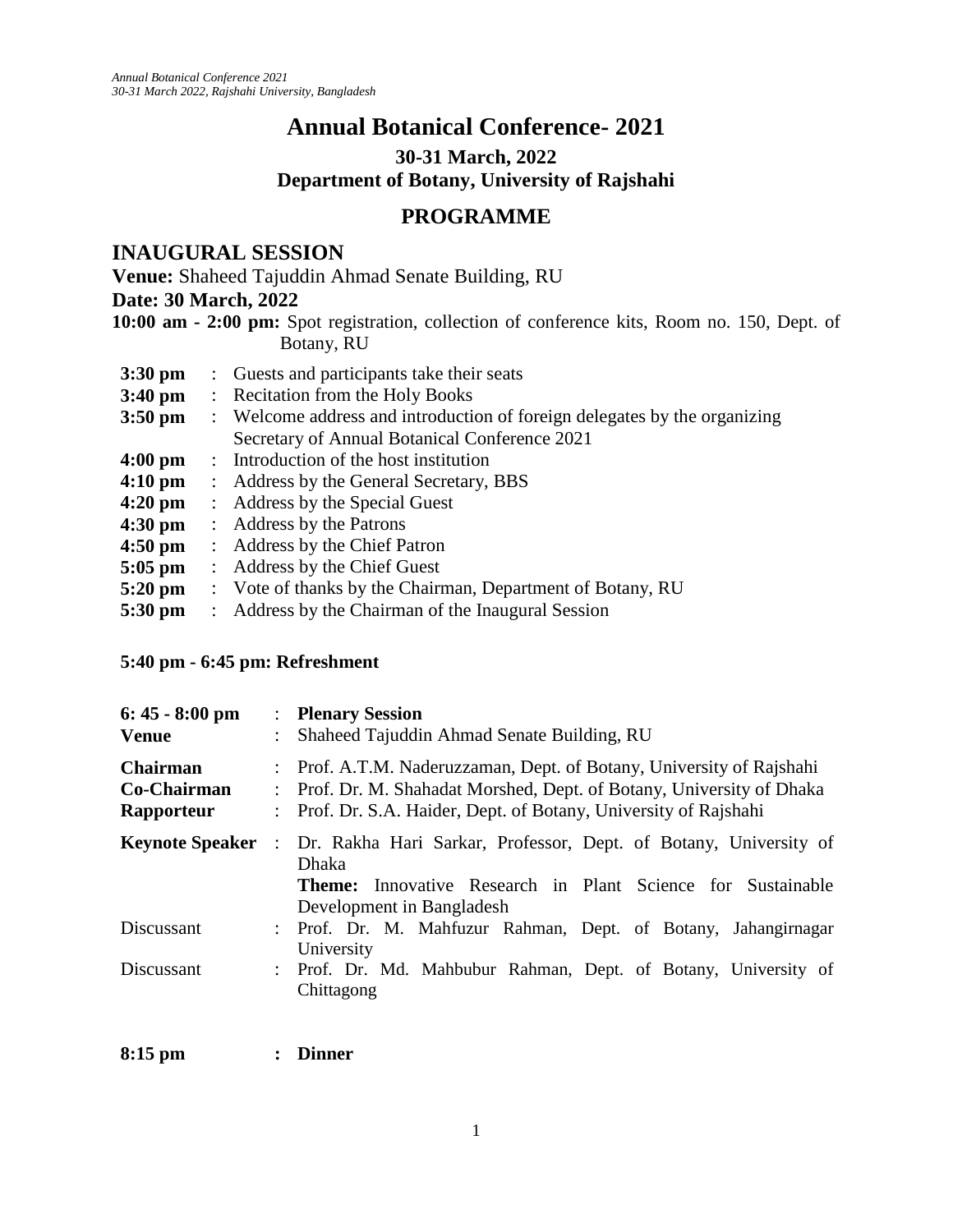*Annual Botanical Conference 2021 30-31 March 2022, Rajshahi University, Bangladesh*

### **Date: 31 March, 2022**

| $9:00 - 11:00$ am     |                           | <b>SPECIAL SESSION</b>                                                                                                                                                                                             |
|-----------------------|---------------------------|--------------------------------------------------------------------------------------------------------------------------------------------------------------------------------------------------------------------|
| <b>Venue</b>          |                           | Lecture Theatre (Room no. 150), Dept. of Botany, Sir Jagadish<br><b>Chandra Bose Building</b>                                                                                                                      |
| <b>Chairman</b>       | ÷                         | Prof. Dr. Golam Kabir, Dept. of Botany, University of Rajshahi                                                                                                                                                     |
| Co-Chairman           | $\mathbb{R}^{\mathbb{Z}}$ | Prof. Dr. M. Firoz Alam, Dept. of Botany, University of Rajshahi                                                                                                                                                   |
| Rapporteur            |                           | Prof. Dr. Mohammad Nurul Islam, Dept. of Botany, University of<br>Dhaka                                                                                                                                            |
| <b>Presentation 1</b> |                           | Ecosystem restoration in Bangladesh.<br>Speaker: Prof. Dr. A.K.M. Nazrul Islam, Dept. of Botany,<br>University of Dhaka                                                                                            |
| <b>Presentation 2</b> |                           | Reviving Dhakai Muslin "The Golden Heritage of Bangladesh"<br>Speaker: Prof. Dr. M. Monzur Hossain, Chairman. Dept. of Botany,<br>Rajshahi University.                                                             |
| <b>Presentation 3</b> |                           | "Chemical-botany or Botanical Chemistry: How do Botany and<br>Chemistry help each other for Sustainable Development?"<br>Speaker: Prof. Dr. Chittaranjan Sinha, Dept. of Chemistry,<br>Jadavpur University, India. |
| $11:00 - 11.30$ am    | $\mathbb{R}^{\mathbb{Z}}$ | <b>Tea Break</b>                                                                                                                                                                                                   |
| $11:30$ am $-1:00$ pm |                           | <b>TECHNICAL SESSION A1</b>                                                                                                                                                                                        |
| <b>Venue</b>          |                           | Lecture Theatre (Room no. 150), Dept. of Botany, Sir Jagadish<br><b>Chandra Bose Building</b>                                                                                                                      |
|                       |                           | (Biotechnology, Molecular Genetics, Microbiology,<br><b>Biochemistry, Genetics and Breeding)</b>                                                                                                                   |
| <b>Chairman</b>       |                           | Prof. Dr. Mohammad Nurul Amin, Dept. of Botany, University of<br>Rajshahi                                                                                                                                          |
| <b>Co-Chairman</b>    | $\ddot{\phantom{0}}$      | Prof. Dr. M. Abu Reza, Dept. of Genetic Engineering &<br>Biotechnology, University of Rajshahi                                                                                                                     |
| Rapporteur            | $\ddot{\cdot}$            | Prof. Dr. Apurba Kumar Roy, Dept. of Genetic Engineering and<br>Biotechnology, University of Rajshahi                                                                                                              |
| <b>Speakers:</b>      |                           |                                                                                                                                                                                                                    |
|                       |                           | Rahnuma Tabassum, Mohammed Sala Uddin, Fatimah Tabassum, Tansura Morshed and KM<br>Mesbaul Alam - Effect of auxins on the vegetative propagation of Vitex negundo L. (12)                                          |

Partha Sarker and **Md. Jahangir Alam -** Inhibition of key digestive enzymes linked to type 2 diabetes by the extracts of *Arachis hypogaea* and *Cinnamomum tamala* to manage diabetes mellitus **(14)**

- **Md. Abdullah Al Mamun** and Md. Abdul Alim Al-Bari Therapeutic application of *Tridax procumbens* natural compounds for the treatment of skeletal diseases **(16)**
- **Abdullah Mohammad Shohael -** Application of plant bioreactor systems for the large scale production of valuable medicinal plant cell in Bangladesh **(27)**

Naushin Sharmin Aurchey, Ashikur Rahman Khan, Sanjit Chandra Halder and **Gokul Chandra Biswas** - A laser-etched acrylic device-based microfluidic scheme for low-cost, fast, colorimetric and multiple antimicrobial sensitivity testing **(32)**

**Mohammad Tarikul Hasan** and Anil Chandra Deb - Biometric analysis of thirteen quantitative traits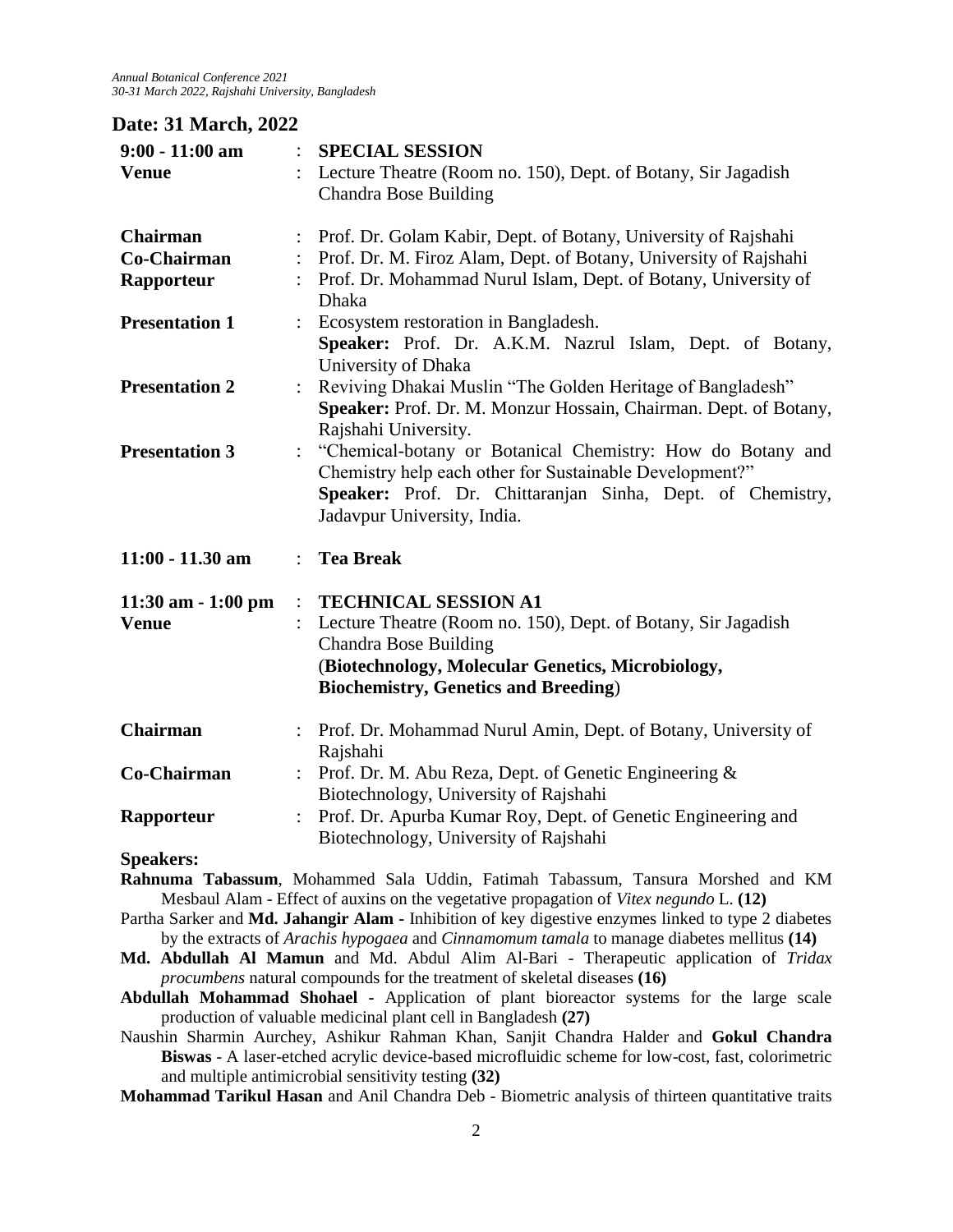of BIP's family in chickpea **(35)**

- Mamunur Rashid, MM Rashid, MS Alam and **MR Talukder -** Promotion of growth, enzymatic activities and food value of spinach (*Spinacia oleracea*) by combined LPGAD plasma seed treatment and plasma activated water **(50)**
- **Tapash Kumar Bhowmik** and Md. Mahbubur Rahman *In vitro* propagation of *Eulophia graminea*  Lindl. - A terrestrial orchid of CHT, Bangladesh **(57)**
- Mst. Ayesha Siddika, Plabon Kumar Das, SahariaYeasmin Asha, Suraiya Aktar, Md. Abdur Rakib, Jahan Ara Khanam and **Farhadul Islam** - Anticancer activity of *Syzygium cumini* against EAC cells by inducing of apoptosis **(63)**
- **Md. Eram Hosen**, Md. Sojiur Rahman, Md. Asadul Islam, Md. Khalequzzaman, Uzzal Kumar Acharjee and Rashed Zaman - Evaluation of pharmacological potentiality of *Camellia sinensis* and searching for inhibitors against SARS CoV-2 **(66)**

| $11:30$ am $-1:00$ pm | <b>TECHNICAL SESSION B1</b>                                       |  |
|-----------------------|-------------------------------------------------------------------|--|
| <b>Venue</b>          | : Room no. 141, Sir Jagadish Chandra Bose Building                |  |
|                       | (Taxonomy, Anatomy, Physiology, Horticulture, Pathology,          |  |
|                       | <b>Limnology, Ecology and Environment)</b>                        |  |
| Chairman              | : Prof. Dr. Md. Abul Bashar, Dept. of Botany, University of Dhaka |  |
| Co-Chairman           | : Prof. Dr. Ashfaque Ahmed, Dept. of Botany, University of Dhaka  |  |
| <b>Rapporteur</b>     | : Prof. Dr. Mohammed Sala Uddin, Dept. of Botany, University of   |  |
|                       | Chittagong                                                        |  |

#### **Speakers:**

- **Mohammad Nazrul Islam** Insulin Resistance Diabetes Mellitus (IRDM) can be treated by some evidence based herbal drugs: A scientific analysis **(02)**
- **A.F.M. Mohabubul Haque,** Md. Atikur Rahman, Md. Mostafizur Rahman, Md. Sarwar Parvez and Ahmad Humayan Kabir - Changes in physiological responses and *MTP* (metal tolerance protein) transcripts in soybean (*Glycine max*) exposed to differential iron availability **(03)**
- **Mohammed Mukhlesur Rahman**  Present status of plant biodiversity in the Saint Martin's island of Bangladesh **(05)**
- **Md. Ahsanur Rahman** and Shameema Nasreen First report of gummosis disease of Raintree [*Samanea saman* (Jacq.) Merr.] caused by *Botryodiplodia theobromae* in Bangladesh **(06)**
- **A.S.M. Helal Siddiqui**  Salinity effect on heart rot disease of passur (*Xylocarpus mekongensis*) trees in the Sundarbans of Bangladesh **(07)**
- **Md. Moniruzzaman**, Mst. Munni Akter, Nazim Uddin Ahmed, Arfatun Nahar Chowdhury, MS Sarmina Yeasmin, Murshed Hasan Sarker, Iftekhar Md. Noor and Sabrina Naz - Phychochemical screening, determination of trace elements & heavy metals and DPPH free radicle scavenging activity of *Pithophora kewensis* **(08)**
- **Jahangir Alam** and Sima Kundu Effect of mulching and planting methods on growth and seed cotton yield of cotton **(09)**
- **M. Sarwor Jahan**, Mohammed Sala Uddin and KM Mesbaul Alam Seed germination behavior of *Abrus precatorius* L. **(10)**
- **Md. Rashedul Munim Khan**, Iftekhar Ahmad, Rayhan Uddin and Adnan Arif A comparative study of some made tea based on qualitative parameters and organoleptic taste **(22)**
- **Abu Kowser**, Mohammad Azmal Hossain Bhuiyan, Mahin Mohid, Sam Shariar Islam, Md. Rasikul Islam, Shahina Akter Kakoly, Saiful Islam and Moniruzzaman Khondker - Plankton composition of Hakaluki Haor of Moulvibazar, Bangladesh **(28)**
- **Najmun Naher Sonia**, Minhajur Rahman and [Animesh Biswas](https://cu.ac.bd/public_profile/index.php?ein=4954) Qualitative phytochemical screening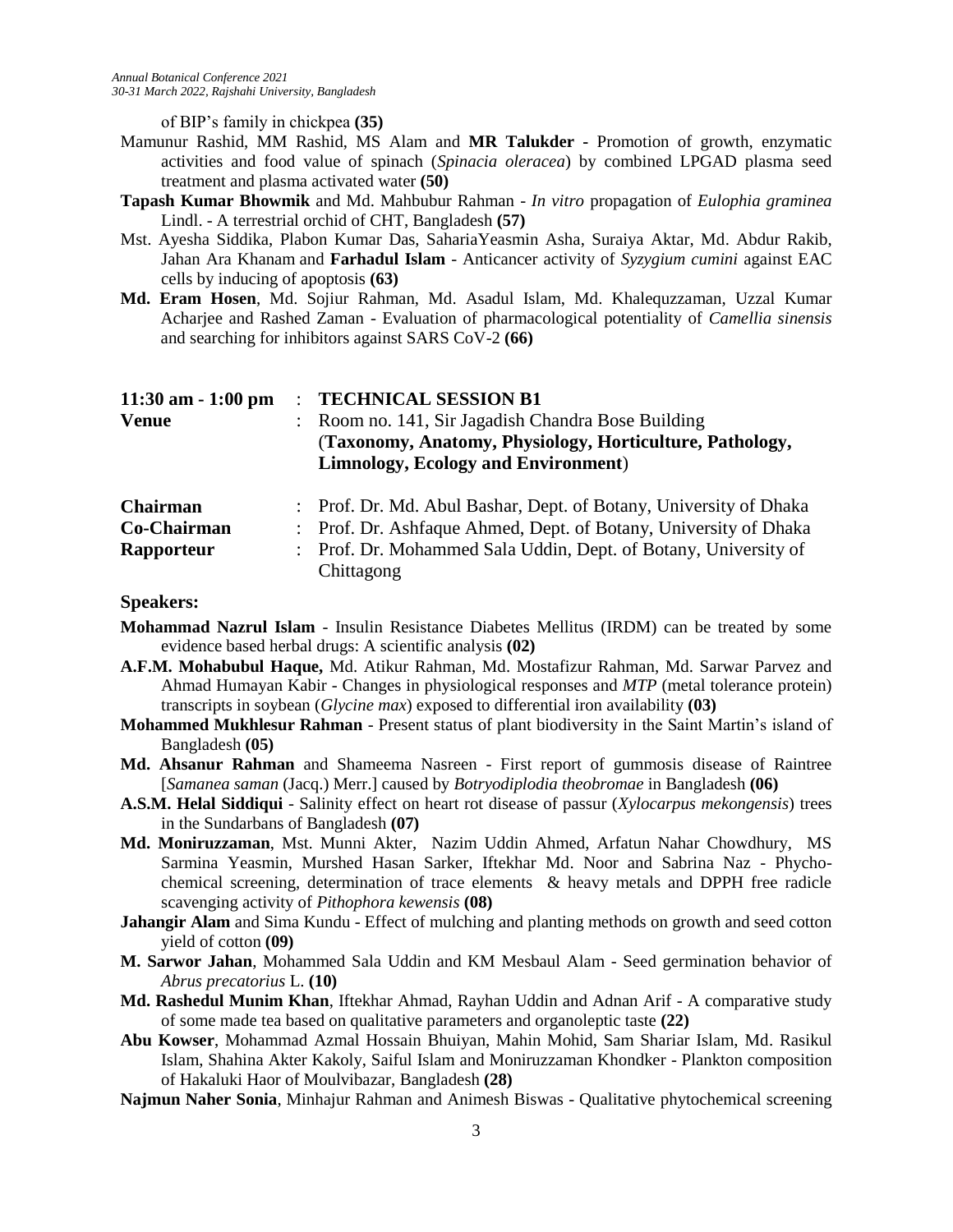and evaluation of antioxidant and anti-inflammatory potentials of *Vitex pinnata* L. leaf extract **(33)**

**Ummay Kulsum** and MH Rahman - Landscapes and urban greening management in Rajshahi city **(37)**

**Mohammed Mozammel Hoque** and Bhaskar Dey - Exploration of phytochemicals and bioactive properties of *Aerides odoratum* Lour. (Orchidaceae) **(39)**

- Sanjida Sultana, Md. Maniruzzaman Sikder, Farzana Ashrafi Neela and Nuhu Alam First report of strawberry leaf blight caused by *Fusarium fuzikuroi species complex* in Bangladesh **(40)**
- **Md. Babul Hossen** and M. Mahfuzur Rahman Physico-chemical attributes of soils of Birganj and Nawabganj National Parks, Dinajpur, Bangladesh **(42)**
- **Md. Sah Alam**, M. Mahfuzur Rahman, Rafiqul Haider and Tusher Kumer Ray Ecological study on the ethno-medicinal plants and their traditional uses in Bandarban District, Bangladesh **(43)**
- **Md. Mirajul Islam**, Md. Abu Sayem Azad, Toyfiquz Zaman, Md. Serajur Rahman, Samama Begum Chhabi and SM Shahinul Islam - Antibacterial, cytotoxicity, antioxidant and phytochemical assays of five genotypes of *Morus alba* L. **(46)**

| $1:00 - 2:30$ pm | : Lunch $&$ Poster visit                                                               |
|------------------|----------------------------------------------------------------------------------------|
| $2:30 - 4:00$ pm | <b>TECHNICAL SESSION A2</b>                                                            |
| <b>Venue</b>     | Lecture Theatre (Room no. 150), Dept. of Botany, Sir Jagadish<br>Chandra Bose Building |
|                  | (Biotechnology, Molecular Genetics, Microbiology, Biochemistry,                        |
|                  | <b>Genetics and Breeding</b> )                                                         |
| <b>Chairman</b>  | : Prof. Dr. M. Monzur Hossain, Dept. of Botany, University of Rajshahi                 |
| Co-Chairman      | Prof. Dr. Md. Aminul Hoque, Dept. of Agronomy and Agricultural                         |
|                  | Extension, University of Rajshahi                                                      |
| Rapporteur       | : Prof. Dr. Md. Abdullah Al Mamun, Dept. of Genetic Engineering and                    |
|                  | Biotechnology, Shahjalal University of Science and Technology                          |
| <b>Speakers:</b> |                                                                                        |

- **Jannatul Ferdous**, Muntaha Binte Mukhles, Fahida Rahman, Md. Rasel Rana, Nazmul Huda and Md. Mizanur Rahman - Green synthesis of silver nanoparticles using seed extracts of *Nigella sativa* L with antibacterial and antifungal activity **(75)**
- **Monira Mustary Sinthy** and Ashfaque Ahmed Genetic diversity within the individuals and among the population of *Grewia nervosa* (Lour.) Panigrahi from different sal forests of north-western parts of Bangladesh **(81)**
- **Md. Abu Reza**, Sohanur Rahman Sohan, Forhad Hossain, Ahmad Humayun Kabir, Mamunur Rashid Talukder and Zennat Ferdousi - Improvement of seed germination rate and agronomic traits in maize using plasma technology **(83)**
- Mutasim Billah, Alam Khan, Amit Kumar Dutta, Biswanath Sikdar and **Md. Faruk Hasan**  Determination of heavy metals from selective dry fish and study of cytotoxic effects on embryonic development of zebrafish (*Danio rario*) **(92)**
- **Ali Ahsan Muzahid**  GC–MS analysis of bioactive compounds present in different crude extracts from *Cucurbita moschata* (Misty Kumra) seed and *Benincasa hispida* (Chal Kumra) seed **(93)**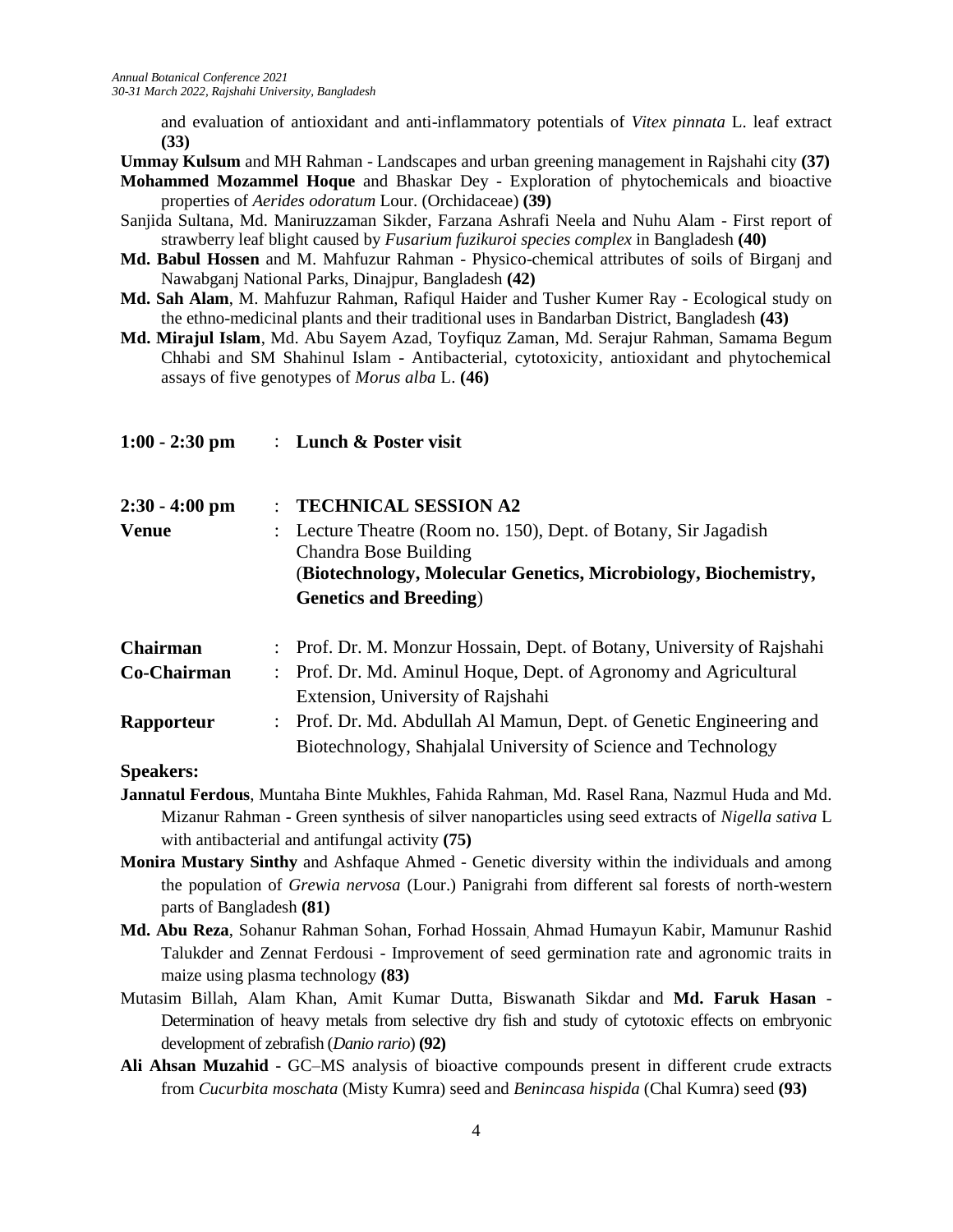- Parth Sarker and **Md. Jahangir Alam** Inhibition of key digestive enzymes linked to type 2 diabetes by the extracts of *Arachis hypogaea* and *Cinnamomum tamala* to manage diabetes mellitus **(95)**
- Md. Abdul Karim and **Fahmida Anika Khan** Investigation of multidrug resistant *Enterococcus* spp. from fresh water habitat in Dhaka, Bangladesh **(99)**
- Md. Abdul Karim and **Sadia Faizunnesa** Investigation of multidrug resistant *Enterococcus* spp. in hospital wastes in Dhaka, Bangladesh **(100)**
- **Md. Nasiruddin**, Mst. Nurzahan Pervin, Rezaul Karium and M. Monzur Hossain Integration of fruit and shoot borer resistant genes into eggplant from wild *Solanum* sp. through distant hybridization **(101)**
- **Khaled Mahmud Sujon**, Salek Ahmed Sajib, Shafi Mahmud, Md. Masum Miah, Kazi Md. Faisal Hoque and Md. Abu Reza - Plasma activated water: the prospectiveeco-friendly stimulant for improving plant seed germination, vigor and enzyme activity, a study on black gram (*Vigna mungo* L.) **(106)**
- **Md. Asraful Jahan**, Brianna Harris, Matthew Lowery, Aniello M Infante, Ryan J Percifield, Amanda G Ammer, and Nik Kovinich - Genetic regulation of antifungal and anticancer glyceollin phytoalexins in soybean (*Glycine max* L. Merr) **(114)**
- **Mst. Nurzahan Pervin**, Md. Nasiruddin, Rezaul Karim and M. Monzur Hossain Assessment of morphological characters and varietal resistance to fruit and shoot borer among cultivated brinjals and wild *Solanum* sp. **(104)**

| $2:30 - 4:00$ pm | <b>TECHNICAL SESSION B2</b>                                                                             |
|------------------|---------------------------------------------------------------------------------------------------------|
| <b>Venue</b>     | Room no. 141, Sir Jagadish Chandra Bose Building<br>$\mathcal{L}$                                       |
|                  | (Taxonomy, Anatomy, Physiology, Horticulture, Pathology,<br><b>Limnology, Ecology and Environment</b> ) |
| Chairman         | : Prof. Dr. Sabrina Naz, Director, IES, University of Rajshahi                                          |
| Co-Chairman      | : Prof. Dr. Abdullah Harun Chowdhury, Environmental Science<br>Discipline, Khulna University            |
| Rapporteur       | : Prof. Dr. Animesh Biswas, Dept. of Botany, University of Chittagong                                   |

#### **Speakers:**

- **Mst. Nadira Begum**, Farhana Afroz, Md. Hossain Sohrab\* , Shamim Shamsi, Md. Abul Bashar, Mohammad Nurul Islam\* - Bioactive potential of endophytic fungi isolated from *Gynura procumbens* (Lour.) Merr. **(64)**
- **Abu Kowser**, Mohammad Azmal Hossain Bhuiyan, ArfatunNahar Chowdhury, Sabbir Ahmed, Amit Kumar Dey and M Moniruzzaman - Water quality, biodiversity and conservation of wetland Tanguar Haor at Watch Tower Station, Sunamganj, Bangladesh **(67)**
- **Mst. Ferdowsi Mahal** and Md. Abdus Salam Effects of three plants extract on seed germination and controlling seed mycoflora (*in vitro*) of spinach (*Spinacia oleracea* L.) **(70)**
- Mst. Selina Momtaz , Shamim Shamsi and Tapan Kumar Dey Prevalence of fungi associated with six wheat varieties and seed quality analysis **(72)**
- **Afrin Sultana Ivee** and Ashfaque Ahmed Phenology of some selected phanerogams of Curzon Hall campus, Dhaka University in relation to some climatic variables **(77)**
- **Mohammad Ataur Rahman** and Mohammad Zabed Hossain- Diversity and composition of plant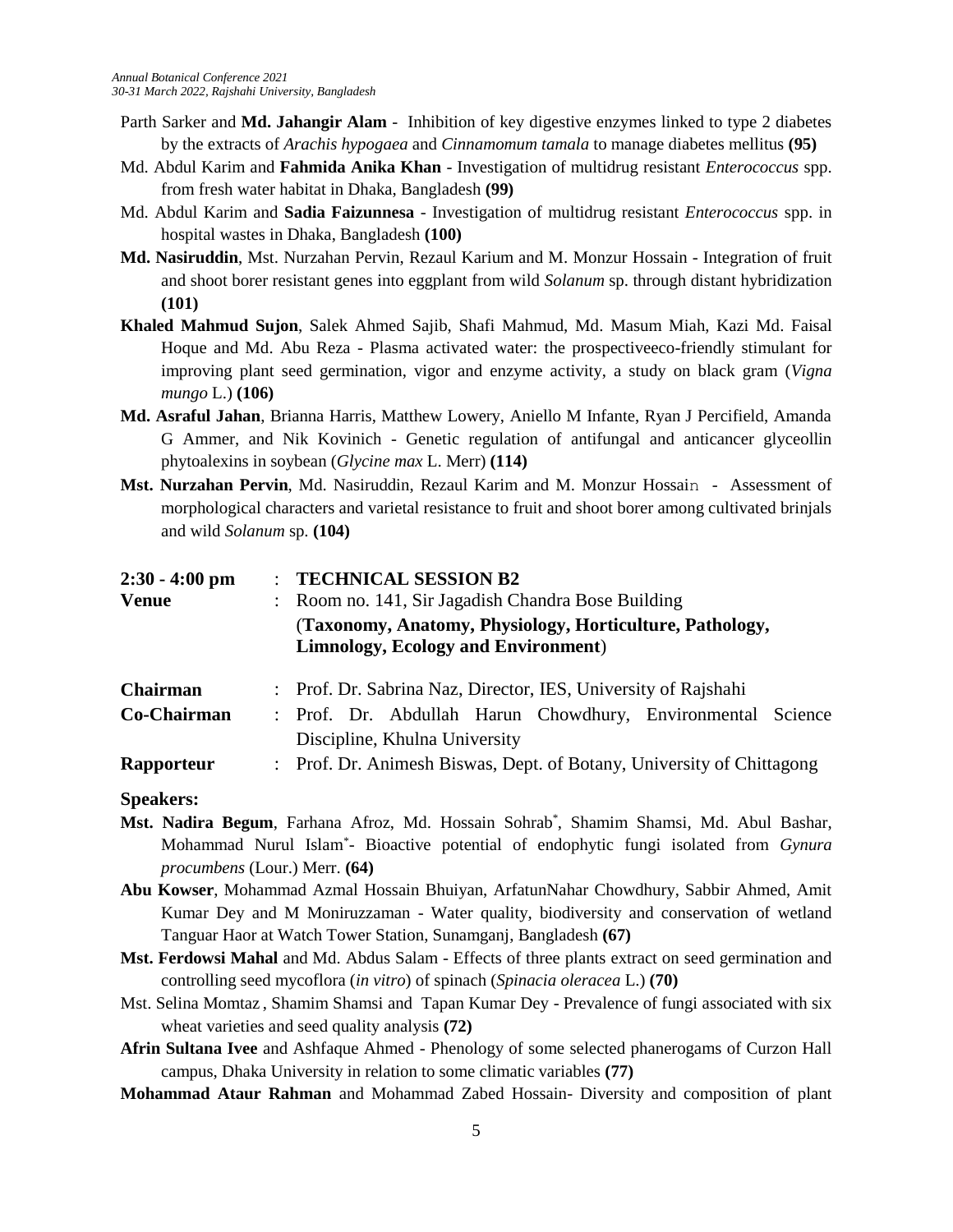species of the Madhupur Sal forest and the Sitakunda Ecopark **(79)**

- **Roksana Parvin**, Shanjida Afrin, Shakhawat Hossain, Musfika Tasnim Shirin, Alimul Islam, Meherun Nesa and Nurul Islam - Bio-active potential of *Syngonium macrophyllum* (Engl.) extracts against the stored product pests *Tribolium castaneum* (Hbst.), *Sitophilus oryzae* (L.) and *Callosobruchus chinensis* (L.) adults **(87)**
- **Shakhawat Hossain**, Roksana Parvin, Al-Amin, Suvechchha Das, Alimul Islam and Nurul Islam Insecticidal and repellent activity of *Wedelia chinensis* (Osbeck) Merr. extracts against adult beetles of *Callosobruchus chinensis* L., *Sitophilus oryzae* L. and *Tribolium castaneum* Hbst. **(88)**
- **Mohammad Azmal Hossain Bhuiyan**  Variation, diversity, and phylogenetic relationships among strains of *Pyramimonas* Schmarda from Ryukyu Islands, Japan **(89)**
- **Mohammad Azmal Hossain Bhuiyan**, Daphne Georgina Faria, Takeo Horiguchi, Stuart D Sym and Shoichiro Suda - Taxonomy and phylogeny of *Pyramimonas vacuolata* sp. nov. (Pyramimonadales, Chlorophyta) **(90)**
- **Mohammad Azmal Hossain Bhuiyan**, Khandoker Asaduzzaman, Abu Kowser, SAM Shariar Islam Md. Rasikul Islam, Shahina Akter Kakoly, M Begum and Moniruzzaman Khondker - Natural radioactivity levels and radiological risk assessment of surface water of wetland Tanguar Haor, Sunamganj District, Bangladesh **(91)**
- Mohammad Azmal Hossain Bhuiyan, **Md. Rasikul Islam**, SAM Shariar Islam, Abu Kowser, and Moniruzzaman Khondker - Comparative study on water quality and algal diversity of two urban peripheral rivers of Dhaka Metropolis, Bangladesh **(94)**
- **Syedul Alam**, Md. Jahangir Alam, Asim Kumar Paul and AHM Jahangir Alam Plant diversity and ethnobotany of village common forest (VCF) of Kapru Para Bandarban hill District, Bangladesh **(96)**
- **Ilias Hossain**, Golam Faruq, Abu Zaman Sarker and Md. Shahidul Alam Food security with saving natural resources through climate smart conservation technologies under changing climate in Bangladesh **(97)**
- **Esrat Jahan Ela**, Md. Sarwar Parvez\* , Md. Mostafizur Rahman, Md. Firoz Alam and Ahmad Humayan Kabir\* - Physiological and molecular mechanisms of nitric oxide mediated Fe improvement in Fe-deficient broccoli (*Brassica oleracea* var. oleracea) **(107)**
- **Ivee Sultana** and Md. Mahmodol Hasan Effect of *Trichoderma* fortified vermicompost on *Fusarium*  wilt of tomato **(113)**
- Sabrina Naz, **Md. Sawkat Ali**, Kamrunnaher Rikta, Tabibur Rahman and Md. Moniruzzman A New Angiosperm Record *Trapa incisa* Sieb. & Zucc. From Kathgora Baor, Jashore, Bangladesh **(115)**

| $4:00 - 4:30$ pm | <b>Tea</b>                                                                                      |
|------------------|-------------------------------------------------------------------------------------------------|
| $4:30 - 5:30$ pm | <b>Annual General Meeting (Only for members)</b>                                                |
| <b>Venue</b>     | Gallery Room (Room No. 150), Dept. of Botany, Sir Jagadish Chandra<br>$\mathbb{R}^{\mathbb{Z}}$ |
|                  | <b>Bose Building</b>                                                                            |
| $6:45 - 7:30$ pm | <b>Cultural Programme</b>                                                                       |
| <b>Venue</b>     | Hotel Grand River View, Rajshahi<br>$\mathbb{R}^{\mathbb{Z}}$                                   |
| $7:00 - 8:30$ pm | <b>Dinner</b>                                                                                   |
| <b>Venue</b>     | : Hotel Grand River View, Rajshahi                                                              |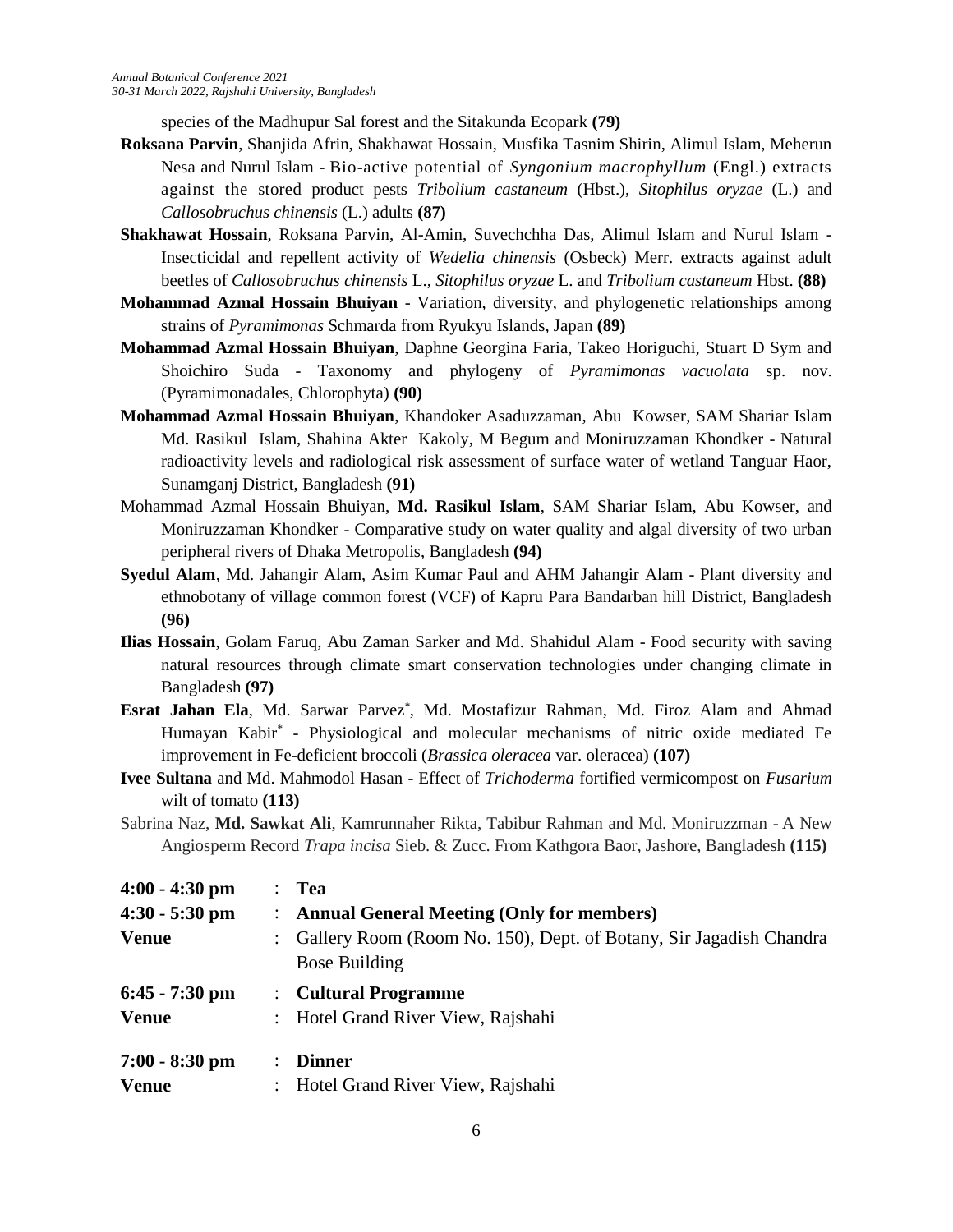### **List of poster presentation:**

- **Venue** : Ground Floor Corridor, Department of Botany, RU
- **Mohammed Mukhlesur Rahman** Impacts of Rohingya on natural forests resources of south eastern part in Bangladesh **(04)**
- **Wahiduzzaman** and Soaib Nur Biosynthesis of zinc oxide nanoparticles using *Aloe vera* and their utilization for postharvest application **(13)**
- Tanjania Khanum, Aminul Hoque, Serajam Monira, Rezaul Karim, Prabesh Rai and Shoriful Islam Growth and yield of rice as affected by varieties brri dhan-28, brri dhan-29 and surma-2 at Rajshahi region **(17)**
- Tanjania Khanum, Aminul Hoque, Serajam Monira, Prabesh Rai and Shoriful Islam Evalution of comparative growth and yield performance of inbreed and hybrid rice varieties under three agro ecological zone like Rajshahi, Rangpur, Bogura of Bangladesh **(18)**
- Mazharul Islam, Ilias Hossain, Serajam Monira, Wahiduzzaman and Aminul Hoque Different method of cultivation and different herbicides for weed control treatment on yield and yield contributing characters of wheat (*Triticum aestivum* L) **(19)**
- **Sussmita Karmaker**, Rezaul Karim, Ayesa Siddika, Monzur Hossain and Aminul Hoque *In vitro* callus induction and plant regeneration of three strawberry cultivars **(20)**
- **Ayesa Siddika**, Rezaul Karim, Sussmita Karmaker, Nasir Uddin, Monzur Hossain and Aminul Hoque - Callus induction of two strawberry (*Fragaria x ananassa* Duch.) varieties through somaclonal variation **(21)**
- Abdus Satter, Nur-E- Alam Siddquie, Rezaul Karim and Aminul Hoque Estimation of combining ability and heterosis in wheat **(23)**
- Abdur Rashid, Aminul Hoque, Nur-E-Alam Siddquie and Elias Hossain Impact of sowing date and variety on wheat in yield and yield performing characters **(24)**
- **Md. Shahin Ali** and Md. Mahabubur Rahman Microscopical features in leaf blade of *Brachiaria mutica* (Forssk.) and *Cenchrus purpureus* (Schumach.): Fodder grasses of Bangladesh **(29)**
- Aminul Hoque, Marzanur Rahman and Rezaul Karim Field performance and molecular identity of disease tolerant gene in RaBi Dhan 1 **(36)**
- Most. Shahida Khatun, Durga Das Bhowmik, Md. Abu Rayhan, Farzana Ashrafi Neela, Nuhu Alam Leaf spot disease of garlic by *Alternaria alternata* and its molecular characterization and ecofriendly control measures **(41)**
- **Saila Sharmin Suhi**, NahidaYesmin and Farzana Ashrafi Neela Occurrence of antibiotic resistant bacteria in salad vegetables collected from agricultural field **(44)**
- **Md. Serajur Rahman** and SM Shahinul Islam An efficient protocol for *in vitro* development of Mulberry (*Morus* spp.) in Bangladesh **(45)**
- **Sonmoy Kundu,** SN Sima, M Mizanur Rahman, AK Roy and N Joarder Anatomical variation and molecular characterization of some brinjal (*Solanum melongena* L.) varieties through DNA sequencing analysis **(47)**
- Md. Darun Naim, Ahmed Imtiaj and Md. Nurul Haque Mollah Major RNAi gene families in *Phoenix dactylifera* were discovered and characterized by *in silico* approach **(48)**
- Julhas Hossain, Fuad Taufiqul Hakim, Uzzal Kumar Acharjee, Rashed Zaman, Md. Asadul Islam and Md. Khalekuzzaman - Isolation and characterization of rhizosphere bacteria from lentils (*Lens culinaris*) cultivated field **(49)**